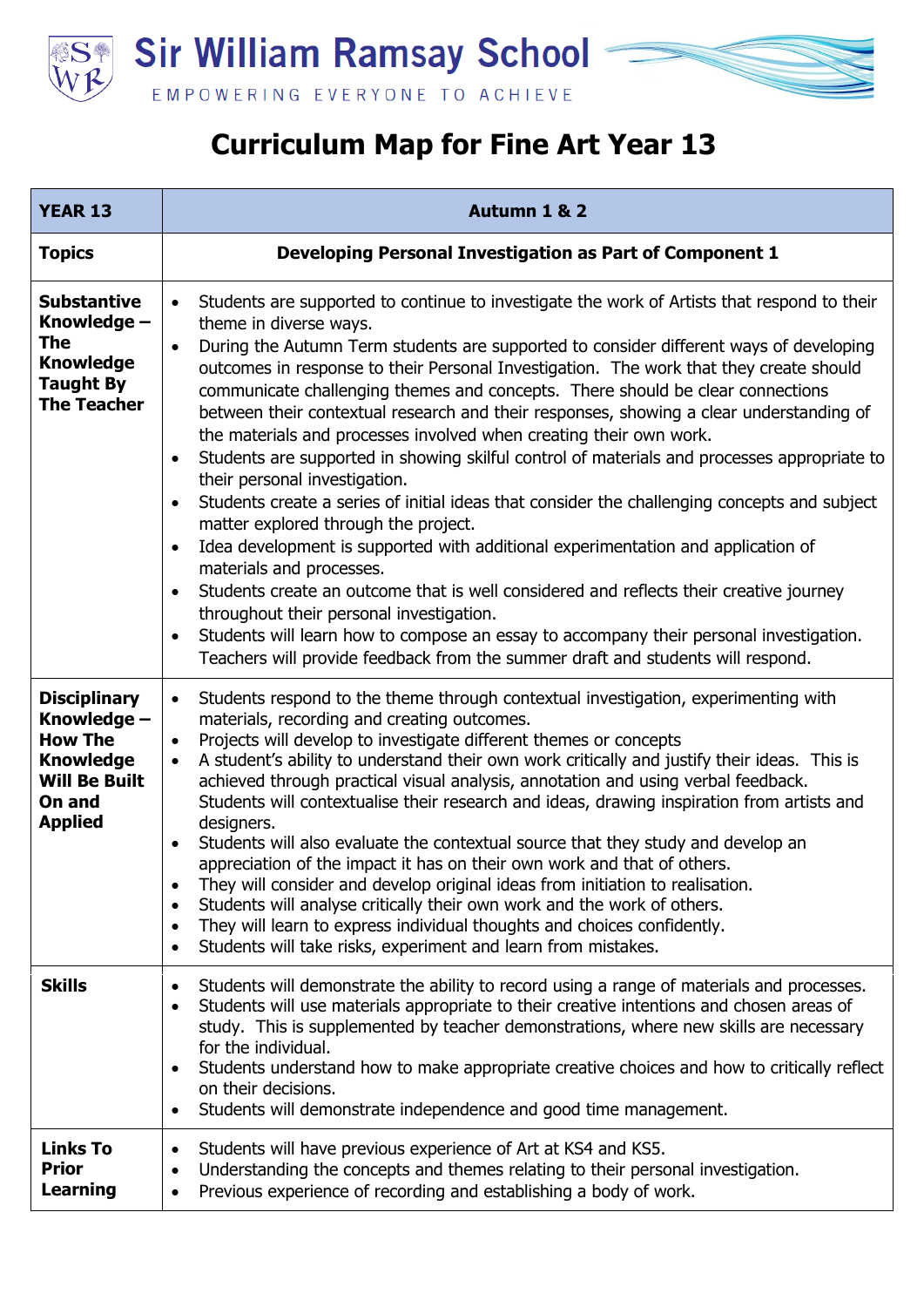| Literacy/<br><b>Numeracy</b>      | During A-Level Fine Art students use their prior understanding of the formal elements and<br>$\bullet$<br>specialist terminology to communicate effectively about different forms of art. This is then<br>built on through the A-Level with additional terms that relate to the different specialisms.<br>Key terminology should be used frequently in their writing. This should be apparent when<br>$\bullet$<br>breaking down the work of others or pieces that they have created.<br>Students will need to have good time management and understand how long processes<br>$\bullet$<br>take for them to be completed to an acceptable standard.<br>Students are confident when using writing frames to structure their communication. They<br>$\bullet$<br>can communicate about their work and the work of others effectively. Students continue<br>to describe, relate, analyse, interpret and evaluate work. Students provide written<br>communication through their sketchbooks to explain their creative journey and their<br>thought process.<br>Students will read from websites, sketchbooks and literature to stimulate artwork.<br>$\bullet$<br>Students will read from instructions to understand how to use certain materials or to<br>$\bullet$<br>follow health and safety notices.<br>As students become more confident using new materials and process, they will understand<br>$\bullet$<br>how to successfully measure and use quantities of materials to create outcomes.<br>Students must write an essay that accompanies their personal investigation. The essay<br>$\bullet$<br>should reflect their ability to communicate about the visual arts and concepts investigated<br>in their own work. |
|-----------------------------------|-----------------------------------------------------------------------------------------------------------------------------------------------------------------------------------------------------------------------------------------------------------------------------------------------------------------------------------------------------------------------------------------------------------------------------------------------------------------------------------------------------------------------------------------------------------------------------------------------------------------------------------------------------------------------------------------------------------------------------------------------------------------------------------------------------------------------------------------------------------------------------------------------------------------------------------------------------------------------------------------------------------------------------------------------------------------------------------------------------------------------------------------------------------------------------------------------------------------------------------------------------------------------------------------------------------------------------------------------------------------------------------------------------------------------------------------------------------------------------------------------------------------------------------------------------------------------------------------------------------------------------------------------------------------------------------------------------------------------------|
| <b>Cross</b><br><b>Curricular</b> | There is the potential for cross curricular opportunities but this is dependent on the<br>$\bullet$<br>themes explored by students.                                                                                                                                                                                                                                                                                                                                                                                                                                                                                                                                                                                                                                                                                                                                                                                                                                                                                                                                                                                                                                                                                                                                                                                                                                                                                                                                                                                                                                                                                                                                                                                         |
| <b>Assessment</b>                 | The Assessment Objectives (AOs) are used to assess Component 1. Students are<br>$\bullet$<br>assessed against their ability to investigate, experiment, record and create outcomes.<br>Teacher feedback is ongoing for all coursework; this is through written or verbal methods.<br>$\bullet$<br>Component 1 will be assessed internally and then a sample will be moderated by the<br>$\bullet$<br>Examiner.                                                                                                                                                                                                                                                                                                                                                                                                                                                                                                                                                                                                                                                                                                                                                                                                                                                                                                                                                                                                                                                                                                                                                                                                                                                                                                              |

| <b>YEAR 13</b>                                                                                         | Spring 1 & 2<br><b>Summer</b>                                                                                                                                                                                                                                                                                                                                                                                                                                                                                                                                                                                                                                                                                                                                                                                                                                                                                                                                                                                                                                         |
|--------------------------------------------------------------------------------------------------------|-----------------------------------------------------------------------------------------------------------------------------------------------------------------------------------------------------------------------------------------------------------------------------------------------------------------------------------------------------------------------------------------------------------------------------------------------------------------------------------------------------------------------------------------------------------------------------------------------------------------------------------------------------------------------------------------------------------------------------------------------------------------------------------------------------------------------------------------------------------------------------------------------------------------------------------------------------------------------------------------------------------------------------------------------------------------------|
| <b>Topics</b>                                                                                          | Component 2 - This is an externally set assignment, with the theme allocated by<br>the exam board.                                                                                                                                                                                                                                                                                                                                                                                                                                                                                                                                                                                                                                                                                                                                                                                                                                                                                                                                                                    |
|                                                                                                        | Students respond to the theme through contextual investigation, experimenting<br>with materials, recording and creating outcomes. Projects will develop to<br>incorporate different themes.                                                                                                                                                                                                                                                                                                                                                                                                                                                                                                                                                                                                                                                                                                                                                                                                                                                                           |
| <b>Substantive</b><br>Knowledge -<br>The<br><b>Knowledge</b><br><b>Taught By</b><br><b>The Teacher</b> | Students will be provided a theme by the exam board. The paper provides examples of<br>$\bullet$<br>how the theme can be interpreted differently, through specialisms and subject matter.<br>Students will be supported in using their established investigative skills to understand the<br>theme and how they want to interpret it.<br>Students will investigate the work of artists they link to the theme. Students will use<br>$\bullet$<br>teacher feedback and advice when making these initial decisions.<br>Students will apply their understanding of key terminology to communicate effectively and<br>$\bullet$<br>explain their creative thought process.<br>Students will respond to their initial research and create outcomes that use materials and<br>$\bullet$<br>processes appropriate to their artists.<br>Students use their research as a starting point for developing their own ideas. They will<br>$\bullet$<br>create a series of initial designs and then incorporate additional techniques to support the<br>development of their ideas. |
| <b>Disciplinary</b><br>Knowledge –                                                                     | They will consider and develop original ideas from initiation to realisation.<br>$\bullet$                                                                                                                                                                                                                                                                                                                                                                                                                                                                                                                                                                                                                                                                                                                                                                                                                                                                                                                                                                            |